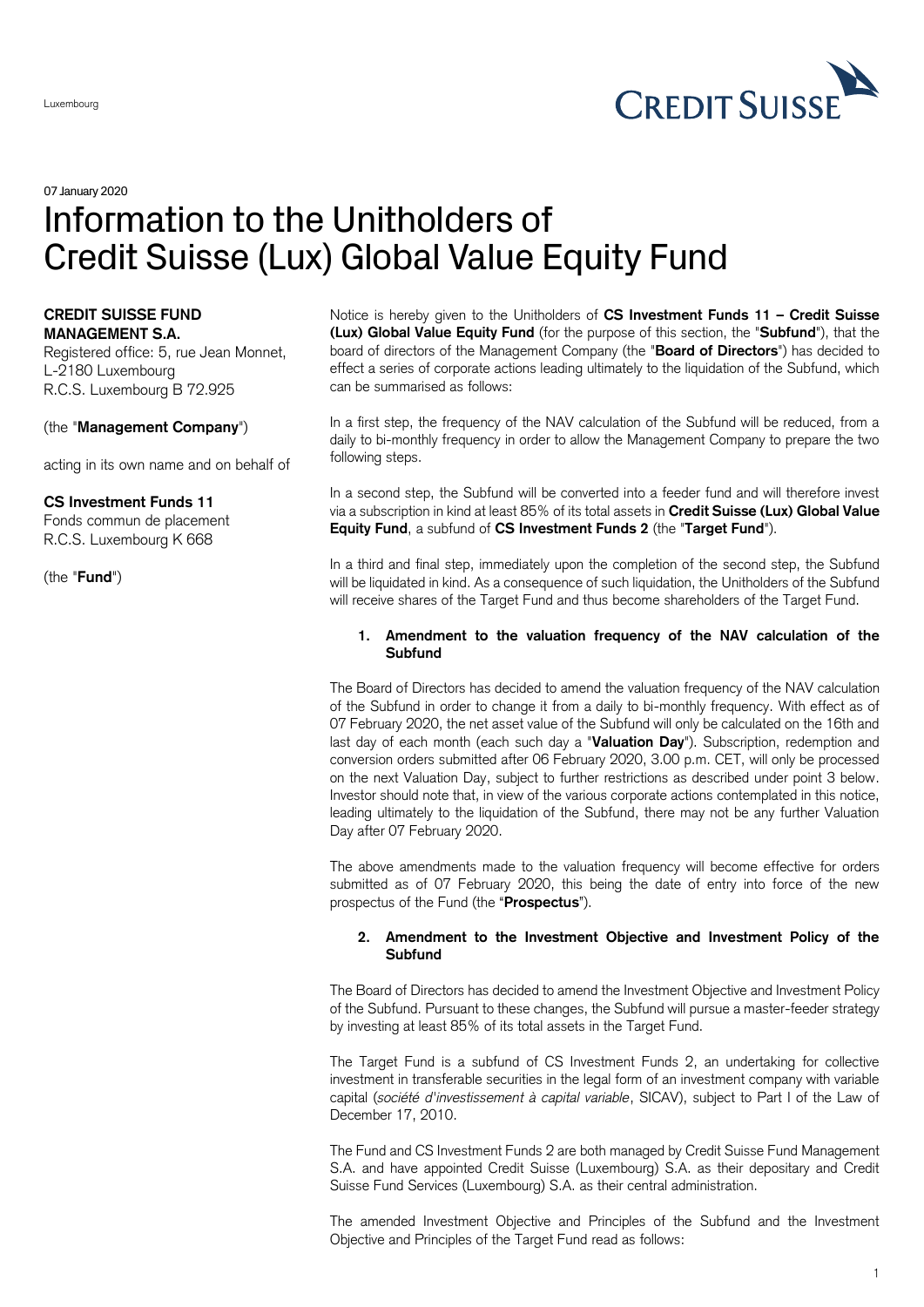#### **Investment Objective of the Subfund and of the Target Fund**

The objective of the Subfund and of the Target Fund is to achieve the highest possible return in Euros (Reference Currency), while taking due account of the principle of risk diversification, the security of the capital invested, and the liquidity of the assets. The Subfund is actively managed aiming to outperform the return of the MSCI World (NR) benchmark.

#### **Investment Principles of the Subfund**

In order to realize its investment objective, the Subfund pursues a master-feeder strategy. At least 85% of the Subfund's total assets shall be invested in Credit Suisse (Lux) Global Value Equity Fund, a subfund of CS Investment Funds 2 (the "Target Fund").

CS Investment Funds 2 is an undertaking for collective investment in transferable securities in the legal form of an investment company with variable capital (société d'investissement à capital variable, SICAV), subject to Part I of the Law of December 17, 2010. It has appointed Credit Suisse Fund Management S.A. as its management company.

The Subfund may hold up to 15% of its total net assets in liquid assets in the form of sight and time deposits with first-class financial institutions and money-market instruments which do not qualify as transferable securities and have a term to maturity not exceeding 12 months, in any convertible currency.

#### **Investment Principles of the Target Fund**

At least two-thirds of the Target Fund's net assets are invested worldwide (including emerging markets) in equities and other equity-type securities and rights (American depository receipts [ADRs], global depository receipts, profit-sharing certificates, participation certificates, dividend rights certificates, etc.) of companies which are considered to be value stocks. The value stocks are determined by the investment manager on the basis of fundamental criteria such as price/book ratio, price/earnings ratio, dividend yield and operating cash flow.

Securities are selected irrespective of their market capitalization, sector or geographical location. This may lead to a concentration in geographical or sector terms.

For hedging purposes, and in the interest of the efficient management of the portfolio as well as for the implementation of the investment strategy the aforementioned investments may also be effected by way of derivatives, provided the limits set out in Chapter 6, "Investment Restrictions" of the prospectus of the Target Fund are observed. Derivatives may be linked to security baskets or indices and shall be chosen in accordance with Art. 9 of the Grand-Ducal Decree of February 8, 2008.

The Target Fund may – subject to the investment principles set out above – invest up to one third of its net assets in equities and equity-type securities of companies not fulfilling the above requirements, cash, sight and time deposits, money market instruments, fixed income securities, which may include, but not limited to, bonds, notes, and similar fixed and variable interest rate securities, discounted securities issued by public, private and semi-private issuers worldwide (including emerging markets).

The Target Fund may – subject to the investment principles set out above – invest up to 10% of its net assets in structured products (certificates, notes) on equities, equity-type securities, equity baskets and equity indices that are sufficiently liquid and are issued by first-class banks (or by issuers that offer investor protection comparable to that provided by first-class banks). These structured products must qualify as securities pursuant to Art. 41 of the Law of December 17, 2010. Moreover, these structured products must be valued regularly and transparently on the basis of independent sources. Structured products must not entail any leverage effect. As well as satisfying the regulations on risk spreading, the equity baskets and equity indices must be sufficiently diversified.

Furthermore, to hedge currency risks and to gear its assets to one or more other currencies, the Target Fund may enter into forward foreign exchange and other currency derivatives in accordance with section 3 of Chapter 6, "Investment Restrictions" of the prospectus of the Target Fund.

The Target Fund will invest at least 51% of its total net assets in Qualifying Equity Instruments.

#### **Unit Classes**

The Units of the Subfund will be invested in the following share classes of the Target Fund: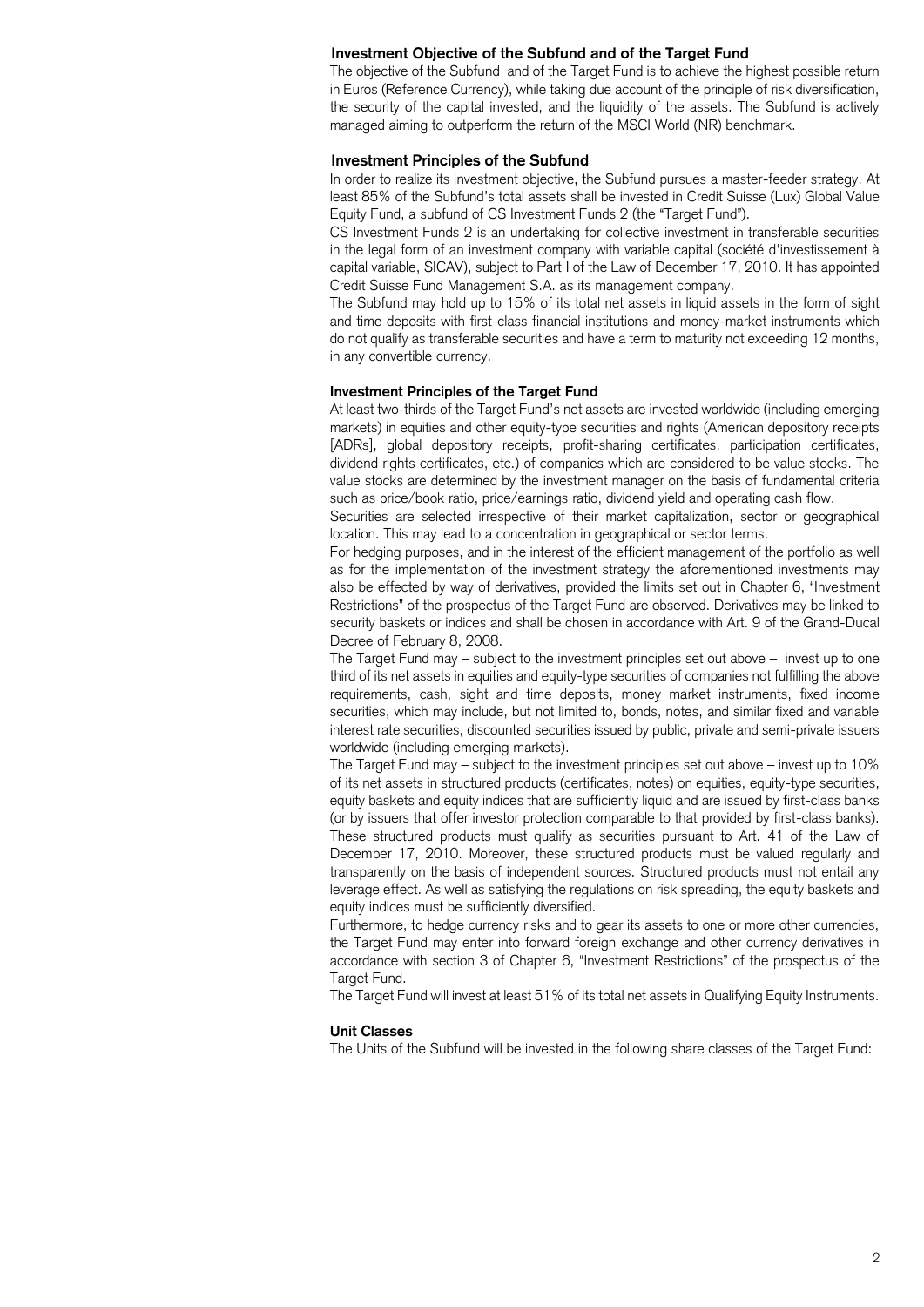#### **Subfund CS Investment Funds 11 Credit Suisse (Lux) Global Value Equity Fund**

| <b>Class</b>   | <b>ISIN</b>   | <b>Maximum</b>    | Ongoing                   | <b>Synthetic RiskPerformance</b> |     |
|----------------|---------------|-------------------|---------------------------|----------------------------------|-----|
| (Currency)     |               | Management        | charge (as per and Reward |                                  | Fee |
|                |               | <b>Fee</b> (p.a.) | the KIID)                 | <b>Indicator</b>                 |     |
| <b>B EUR</b>   | LU0129338272  | 1.92%             | 1.87%                     |                                  | n/a |
| <b>BH CHF</b>  | LU0268334421l | 1.92%             | 1.87%                     | 5                                | n/a |
| <b>BH CZK</b>  | LU0458681094  | 1.92%             | 1.87%                     | 5                                | n/a |
| <b>BH USD</b>  | LU0268334777  | 1.92%             | 1.87%                     | 5                                | n/a |
| <b>DB EUR</b>  | LU0145379029  | n/a               | 0.14%                     | 5                                | n/a |
| <b>IB EUR</b>  | LU0129339833  | 0.90%             | 1.17%                     | 5                                | n/a |
| <b>IBH CHF</b> | LU0268334934  | 0.90%             | 1.23%                     | 5                                | n/a |
| IBH USD        | LU0268335238  | 0.90%             | 1.24%                     | 5                                | n/a |
| <b>UB EUR</b>  | LU1144401830  | 1.50%             | 1.27%                     | 5                                | n/a |
| UBH CHF        | LU1144401913  | 1.50%             | 1.27%                     | 5                                | n/a |
| UBH USD        | LU1144402135  | 1.50%             | 1.26%                     | 5                                | n/a |

# **Target Fund**

**CS Investment Funds 2**

| Credit Suisse (Lux) Global Value Equity Fund |  |  |  |  |  |
|----------------------------------------------|--|--|--|--|--|
|----------------------------------------------|--|--|--|--|--|

| <b>Class</b>   | <b>ISIN</b>  | Maximum           | Ongoing             | <b>Synthetic Risk Performance</b> |     |
|----------------|--------------|-------------------|---------------------|-----------------------------------|-----|
| (Currency)     |              | Management        | <b>charge</b> * (as | and Reward                        | Fee |
|                |              | <b>Fee</b> (p.a.) | per the KIID)       | Indicator                         |     |
| <b>B EUR</b>   | LU2066957221 | 1.92%             | 1.87%               | b                                 | n/a |
| <b>BH CHF</b>  | LU2066957064 | 1.92%             | 1.87%               | 5                                 | n/a |
| <b>BH CZK</b>  | LU2066956769 | 1.92%             | 1.87%               | 5                                 | n/a |
| <b>BH USD</b>  | LU2066957148 | 1.92%             | 1.87%               | 5                                 | n/a |
| DB EUR         | LU2066956843 | n/a               | 0.14%               | 5                                 | n/a |
| <b>IB EUR</b>  | LU2066956926 | 0.90%             | 1.17%               | 5                                 | n/a |
| <b>IBH CHF</b> | LU2066956686 | 0.90%             | 1.23%               | 5                                 | n/a |
| <b>IBH USD</b> | LU2066956504 | 0.90%             | 1.24%               |                                   | n/a |
| <b>UB EUR</b>  | LU2066956256 | 1.50%             | 1.27%               | 5                                 | n/a |
| <b>UBH CHF</b> | LU2066956330 | 1.50%             | 1.27%               | 5                                 | n/a |
| UBH USD        | LU2066956413 | 1.50%             | 1.26%               | 5                                 | n/a |

\* *Figures are based on estimated ongoing charges.*

Unitholders of the Subfund should note that the subscription in kind will be effected at the exchange ratio of 1:1, i.e. the issue price of the shares in the Target Fund will be the same as the last calculated NAV per unit of the corresponding unit class of the Subfund.

Unitholders should note that the indicated management fee and ongoing charges of the Subfund reflect the situation prior to the subscription in kind. For the duration of the masterfeeder structure, no management fee will be charged at the level of the Subfund in addition to the management fee charged at the level of the Target Fund. Furthermore, neither the Subfund nor the Target Fund charges a performance fee.

# **Investor Profile**

The Subfund and the Target Fund are suitable for investors with high risk tolerance and a long-term view who wish to invest in a broadly diversified portfolio of equity securities globally.

PricewaterhouseCoopers, Société coopérative, 2, rue Gerhard Mercator, L-2182 Luxembourg has been appointed by the Board of Directors as the independent auditor in charge of issuing an opinion on the subscription in kind and the number of shares issued in counterpart of this subscription.

The Luxembourg supervisory commission for the financial sector, the *Commission de Surveillance du Secteur Financier* or *CSSF* has approved the investment of the Subfund in the Target Fund.